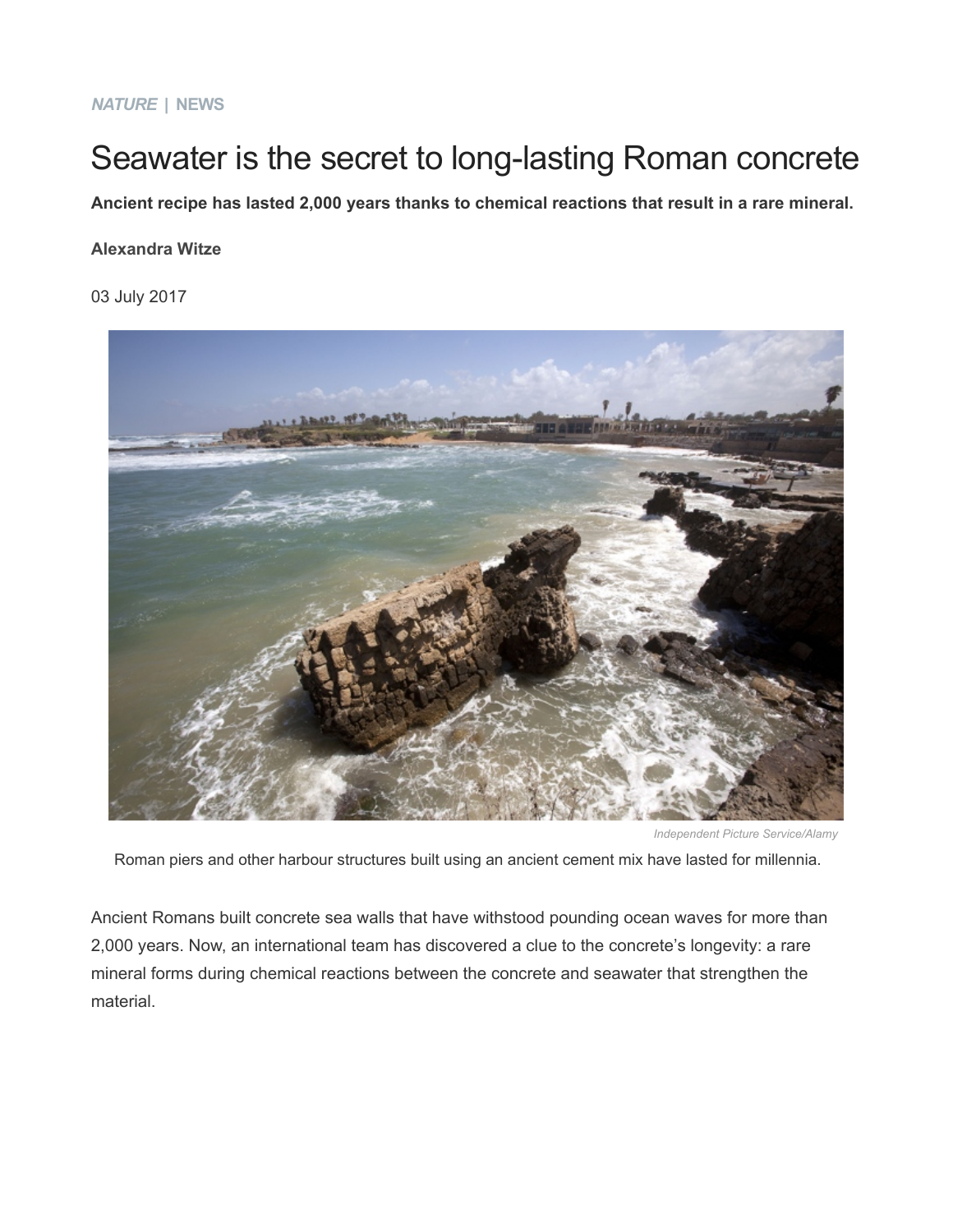Structural engineers might be able to use these insights to make stronger, [more-sustainable concrete](http://www.nature.com/doifinder/10.1038/494300a), says team leader Marie Jackson, a geologist at the University of Utah in Salt Lake City. She and her colleagues report their findings on 3 July in *American Mineralogist* [1](https://www.nature.com/news/seawater-is-the-secret-to-long-lasting-roman-concrete-1.22231#b1) .

Modern concrete uses a paste of water and Portland cement, a fine powder made mostly of limestone and clay, to hold together small rocks. But it degrades within decades, especially in harsh marine environments. Instead of Portland cement, the Roman concrete used a mix of volcanic ash and lime to bind rock fragments. The Roman scholar Pliny the Elder described

## **Related stories**

- [Q&A: Concrete](https://www.nature.com/doifinder/10.1038/507039a) [conservator](https://www.nature.com/doifinder/10.1038/507039a)
- [Green cement: Concrete](https://www.nature.com/doifinder/10.1038/494300a) [solutions](https://www.nature.com/doifinder/10.1038/494300a)
- [Roman pipeline kept](https://www.nature.com/doifinder/10.1038/news030407-3) [water flowing](https://www.nature.com/doifinder/10.1038/news030407-3)
	- **[More related stories](#page--1-0)**

#### **Related stories**

- [Q&A: Concrete](https://www.nature.com/doifinder/10.1038/507039a) [conservator](https://www.nature.com/doifinder/10.1038/507039a)
- [Green cement: Concrete](https://www.nature.com/doifinder/10.1038/494300a) [solutions](https://www.nature.com/doifinder/10.1038/494300a)
- [Roman pipeline kept](https://www.nature.com/doifinder/10.1038/news030407-3) [water flowing](https://www.nature.com/doifinder/10.1038/news030407-3)

**[More related stories](https://www.nature.com/news/seawater-is-the-secret-to-long-lasting-roman-concrete-1.22231#related-links)**

underwater concrete structures that become "a single stone mass, impregnable to the waves and every day stronger." This piqued Jackson's interest. "For me the question was, how does this material become a rock?" she says.

In earlier work, Jackson and colleagues reported some of the unusual chemistry of Roman concrete, such as the presence of a rare mineral known as aluminium tobermorite<sup>[2](https://www.nature.com/news/seawater-is-the-secret-to-long-lasting-roman-concrete-1.22231#b2)</sup>. For the new study, the scientists took samples of Roman harbour concrete to the Advanced Light Source, an X-ray synchrotron at Lawrence Berkeley National Laboratory in Berkeley, California, and mapped out the location of minerals in the samples.

The researchers found a silicate mineral called phillipsite, which is common in volcanic rocks, with crystals of aluminium tobermorite growing from it. Tobermorite seems to have grown from the phillipsite when seawater washed through the concrete, turning it more alkaline. "It's a very rare occurrence in the Earth," Jackson says. Such crystallization has only been seen in places such as the Surtsey volcano in Iceland. As tobermorite grows, it may strengthen the concrete because its long, plate-like crystals allow the material to flex rather than shatter when stressed.